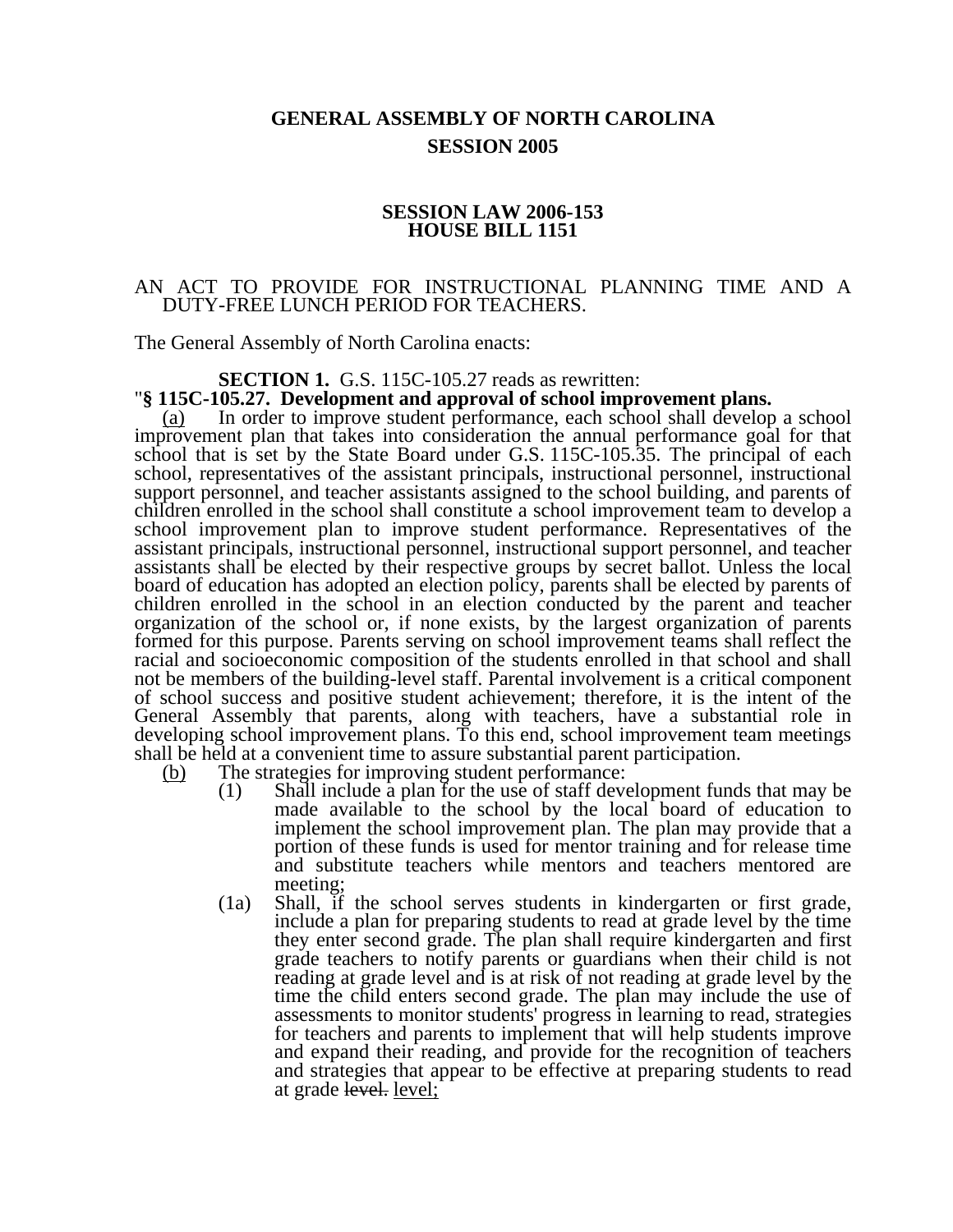- (2) Shall include a plan to address school safety and discipline concerns in accordance with the safe school plan developed under Article 8C of this Chapter;
- (3) May include a decision to use State funds in accordance with G.S. 115C-105.25;
- (4) Shall include a plan that specifies the effective instructional practices and methods to be used to improve the academic performance of students identified as at risk of academic failure or at risk of dropping out of school;
- (5) May include requests for waivers of State laws, rules, or policies for that school. A request for a waiver shall meet the requirements of G.S.  $115C-105.26$ .  $115C-105.26$ ;
- (6) Shall include a plan to provide a duty-free lunch period for every teacher on a daily basis or as otherwise approved by the school improvement team; and
- (7) Shall include a plan to provide duty-free instructional planning time for every teacher under  $\dot{G}$ .S. 115C-301.1, with the goal of providing an average of at least five hours of planning time per week.

(c) Support among affected staff members is essential to successful implementation of a school improvement plan to address improved student performance at that school. The principal of the school shall present the proposed school improvement plan to all of the principals, assistant principals, instructional personnel, instructional support personnel, and teacher assistants assigned to the school building for their review and vote. The vote shall be by secret ballot. The principal shall submit the school improvement plan to the local board of education only if the proposed school improvement plan has the approval of a majority of the staff who voted on the plan.

(d) The local board of education shall accept or reject the school improvement plan. The local board shall not make any substantive changes in any school improvement plan that it accepts. If the local board rejects a school improvement plan, the local board shall state with specificity its reasons for rejecting the plan; the school improvement team may then prepare another plan, present it to the principals, assistant principals, instructional personnel, instructional support personnel, and teacher assistants assigned to the school building for a vote, and submit it to the local board to accept or reject. If no school improvement plan is accepted for a school within 60 days after its initial submission to the local board, the school or the local board may ask to use the process to resolve disagreements recommended in the guidelines developed by the State Board under G.S. 115C-105.20(b)(5). If this request is made, both the school and local board shall participate in the process to resolve disagreements. If there is no request to use that process, then the local board may develop a school improvement plan for the school. The General Assembly urges the local board to utilize the school's proposed school improvement plan to the maximum extent possible when developing such a plan.

(e) A school improvement plan shall remain in effect for no more than three years; however, the school improvement team may amend the plan as often as is necessary or appropriate. If, at any time, any part of a school improvement plan becomes unlawful or the local board finds that a school improvement plan is impeding student performance at a school, the local board may vacate the relevant portion of the plan and may direct the school to revise that portion. The procedures set out in this subsection shall apply to amendments and revisions to school improvement plans."

**SECTION 2.** G.S. 115C-105.26(b) reads as rewritten:

"(b) When requested as part of a school improvement plan, the State Board of Education may grant waivers of:

(1) State laws pertaining to class size, teacher certification, and the duty-free period for classroom teachers under G.S. 115C-301.1; size and teacher certification; and